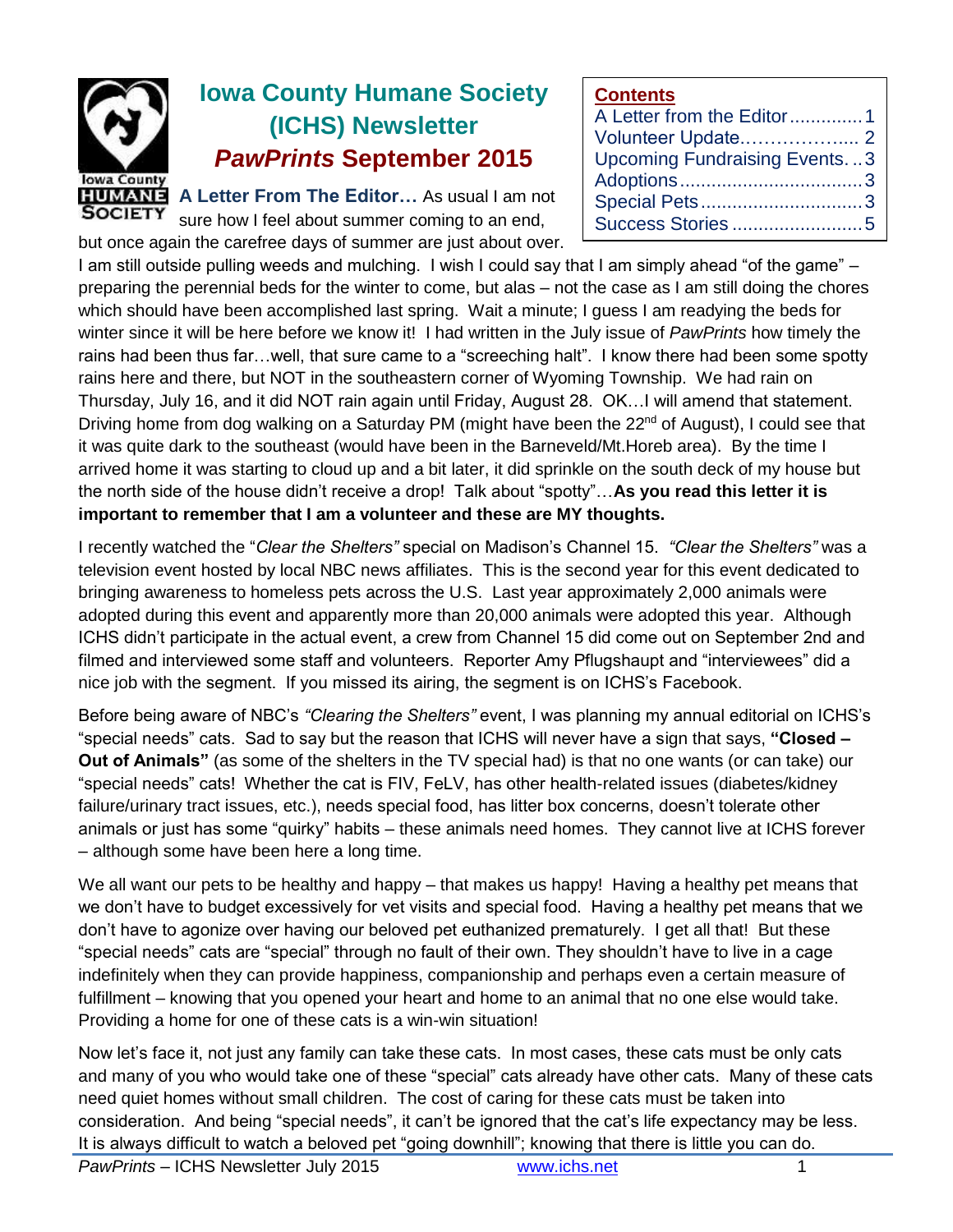So…I pose some questions. I am not sure when I first started hearing the phrase, *"If not you, then who?"* but how appropriate is that phrase when it comes to these kitties that no one wants! If YOU are in a situation where you do not have a cat but would like one, would YOU possibly consider one of these "special" kitties if the cost of special cat food and vet care were paid for by ICHS sponsors? OK, so there aren't sponsors for this type of program at the moment, **but if sponsorship/funding could be arranged** to help with costs, then would you consider caring for one of these needy cats? If/when it comes time to have the kitty euthanized (after you provided a loving home – whether for a few months or years), would it be easier if someone else took on the responsibility for those last few hours? What would it take for YOU to take one of our "special needs" kitties? What can ICHS do to find families for these kitties? If you are not able to take one of these cats, would you be willing to help sponsor one of these "special" cats? And if you personally can't take one of these kitties, do you know of someone who might be interested? Please think about our "special needs" cats and how you can possibly help!

On a personal note, my husband thought two cats was an OK number of cats to have. But even ten plus years ago I already had the mindset, "If not me, then who?" so every once in a while another cat would come home with me. In December 2012 I brought Harry home. Harry had been at the shelter for over a year, had kidney disease, was not eating and it appeared that he had little time left. Sad to say I didn't know Harry – too many cats at the shelter so



you tend to "cuddle" your favorites and hope that other volunteers "cuddle" the others – so I had never even taken Harry out of his cage. When I would walk past he would just look at me with his speckled, amber eyes and meow his croaky meow.

Since he only had a few weeks to live, Chuck agreed that he could spend his last few weeks at our house. A few weeks ago I had to have Harry euthanized and it wasn't from his kidney issues; he broke his hind leg. Dr. Lind thought that he fell which is a bit confusing since he never climbed and seldom jumped any higher than the height of a bed or chair. So, for a kitty that was only to live a few weeks he was part of the family for 2<sup>3</sup>/<sub>4</sub> years – and such a loving cat! Hearing of Harry's passing; a friend said to me, "He knew he was loved. I am so glad that he knew freedom and grass and wind. What you do is so wonderful. To take the "least of these" and give them a loving home and see them through to the end when you know that you will have heart ache, is such a selfless and loving ministry." I thank my friend for her kind words, and I share her thoughts with you – not for me and Harry, but for YOU and these "special" cats that need homes. **If you have any suggestions or ideas about the content of ICHS PAWPRINTS, please contact me, Terri Davis at [roadhogbiker@gmail.com](mailto:roadhogbiker@gmail.com)**

#### **Volunteer Update**

As a reminder, ICHS is a volunteer-based organization and our volunteers are priceless when it comes to our mission and success. As important as our volunteers are, perhaps we don't have an adequate way to express our thanks other than to say "thank you" and there may be times when even that doesn't occur. Most of us volunteer because we want to, and we don't expect thanks – a wagging tail or a purring cat is all of the thanks that we need. ICHS has a *"Lucky Volunteer of the Month"* drawing – just for fun. One volunteer's name is drawn each month and receives a little something – no, not a kitten $\odot$  – as a token of ICHS's appreciation. The volunteer is "lucky" because it has nothing to do with how often you volunteer (there is only one name/per person/ per month no matter how much time you spend volunteering) and so "lucky" is simply being the one whose name is drawn from the container – that's the "luck of the draw"!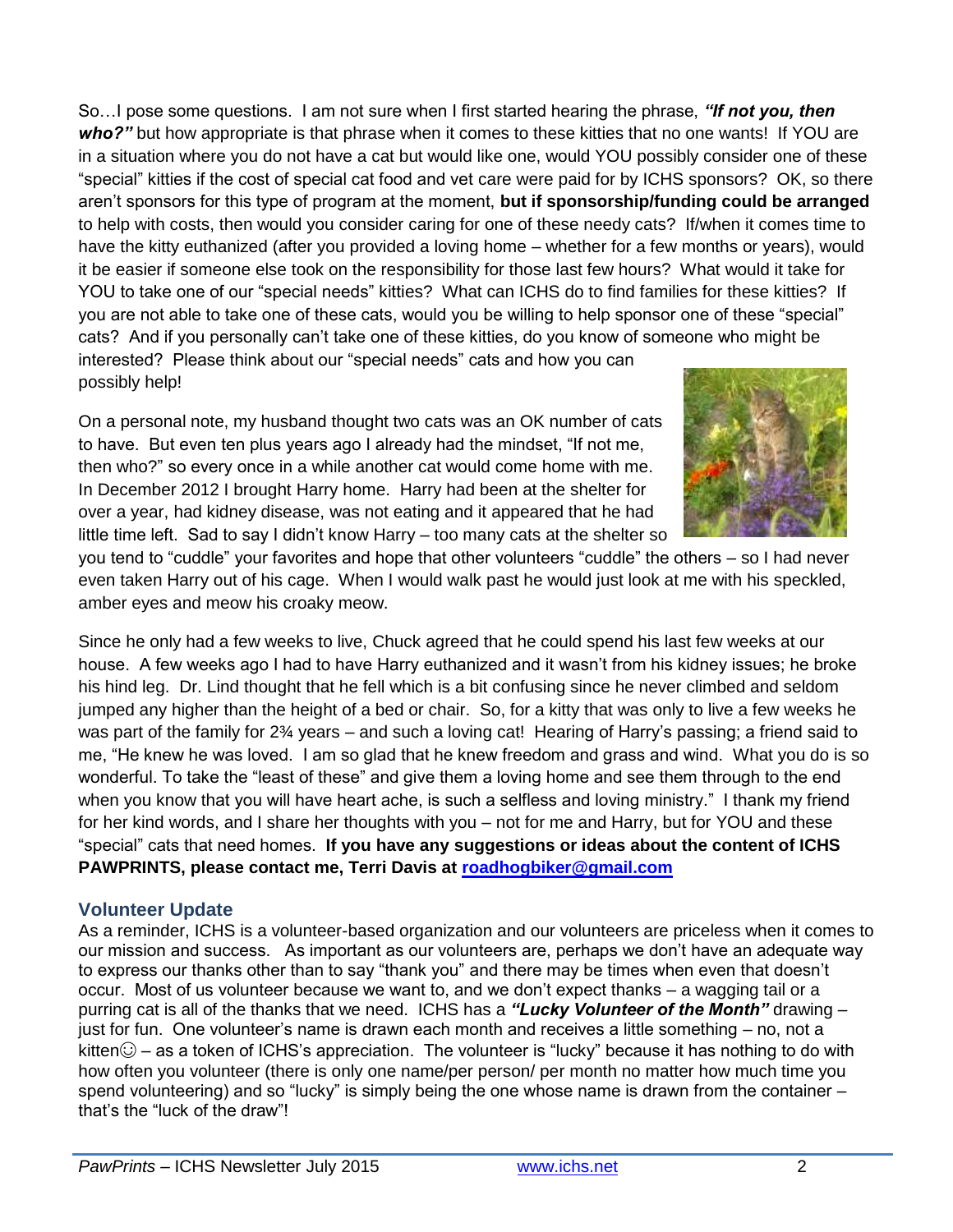Our most recent "lucky volunteers" are: **July** – Stephanie L. Stephanie lives in Wyoming Township. She and her older sister, Adriane, are "cat cuddlers" and have been volunteering for the past couple of years. **August** – Korbin B. Korbin is from Mt. Horeb and attended orientation this past February. His wife and children are also volunteers and are frequently here at the shelter cuddling the cats.

Thank you to Stephanie, Korbin and all the rest of you for everything that you do for ICHS! Also, please check the website and click on the link to find out what our **'immediate/specific volunteer needs'** are and see how you can help! Also as a reminder, our volunteer orientation sessions are the 3<sup>rd</sup> Sunday of the month.

#### **Upcoming Fundraising Events**

Just a reminder that ICHS is always looking for volunteers to help with the planning and implementation of our fundraisers. Our goal is to have enough volunteers so that each individual would only have to help plan and work at one event per year. So…if you would like to get involved with the planning and organizing of 2015's fundraisers, please contact the shelter for more details. We hope to hear from you!!!

ICHS is holding a **PaintNite Fundraiser on September 24th** at the Dodger Bowl in Dodgeville. Tickets are \$45 per person, and can be purchased online. Please check out our website for more information on this fun event!

ICHS is also participating in the **Bucky Book fundraiser** this year. A portion of each sale goes directly to the shelter. This year's Bucky Book is better than ever- TONS of new offers added, and 50% off coupons to 275 different businesses. New this year are \$100s in grocery coupons! Books are \$35 each, and can be purchased at the shelter.

| July                                                                                      |                |              | <b>August</b>      |           |             |
|-------------------------------------------------------------------------------------------|----------------|--------------|--------------------|-----------|-------------|
| <b>Cats</b>                                                                               |                | <b>Dogs</b>  | <b>Cats</b>        |           | <b>Dogs</b> |
| Ariel                                                                                     | Kylin          | Lilah        | <b>Dice</b>        | Oliver*   | Bella       |
| Peter                                                                                     | Popper $\odot$ | Fox          | Arwen <sup>*</sup> | Ashelia*  | Wrex        |
| Alex <sup>*</sup>                                                                         | Daphne*        | Eddie        | Dutchess*          | Meezer    | Marco       |
| Dawson*                                                                                   | Swayze         | Josie        | Kit*               | Sullivan  | Vinny       |
| Dudley                                                                                    | Unity          | Sassie       | Kaboodle*          | Jewell*   | Pablo       |
| Chevy*                                                                                    | Libby          | <b>Molly</b> | Missi*             | Sippi*    | Scarlet     |
| Samantha                                                                                  |                | Reuben       | Maizie*            | Hope*     |             |
| Reina*                                                                                    |                | Jocci        | Fletcher*          | Christie* |             |
| * - kitten                                                                                |                |              |                    |           |             |
| $\odot$ - denotes animal has been at ICHS for over a year/has special needs/or is elderly |                |              |                    |           |             |

#### **July & August Adoptions**

# **Special Pets**

We all know that all animals are 'special' but the animals featured in this section are indeed special. These are 'special needs' animals. The special person/family who adopts one of these animals knows that this may/may not be the long-term relationship which we hope for when we open our hearts and homes to a new family member. These animals 'forever homes' with us may be just for a short time before they move on…But, nevertheless, these animals need a home and a loving family just as we all do. Are you possibly the family that could provide a home for one of these animals? If not, do you know of a family who could provide a loving home for these animals? If so, please come out to ICHS and find out more about these animals from the ICHS staff.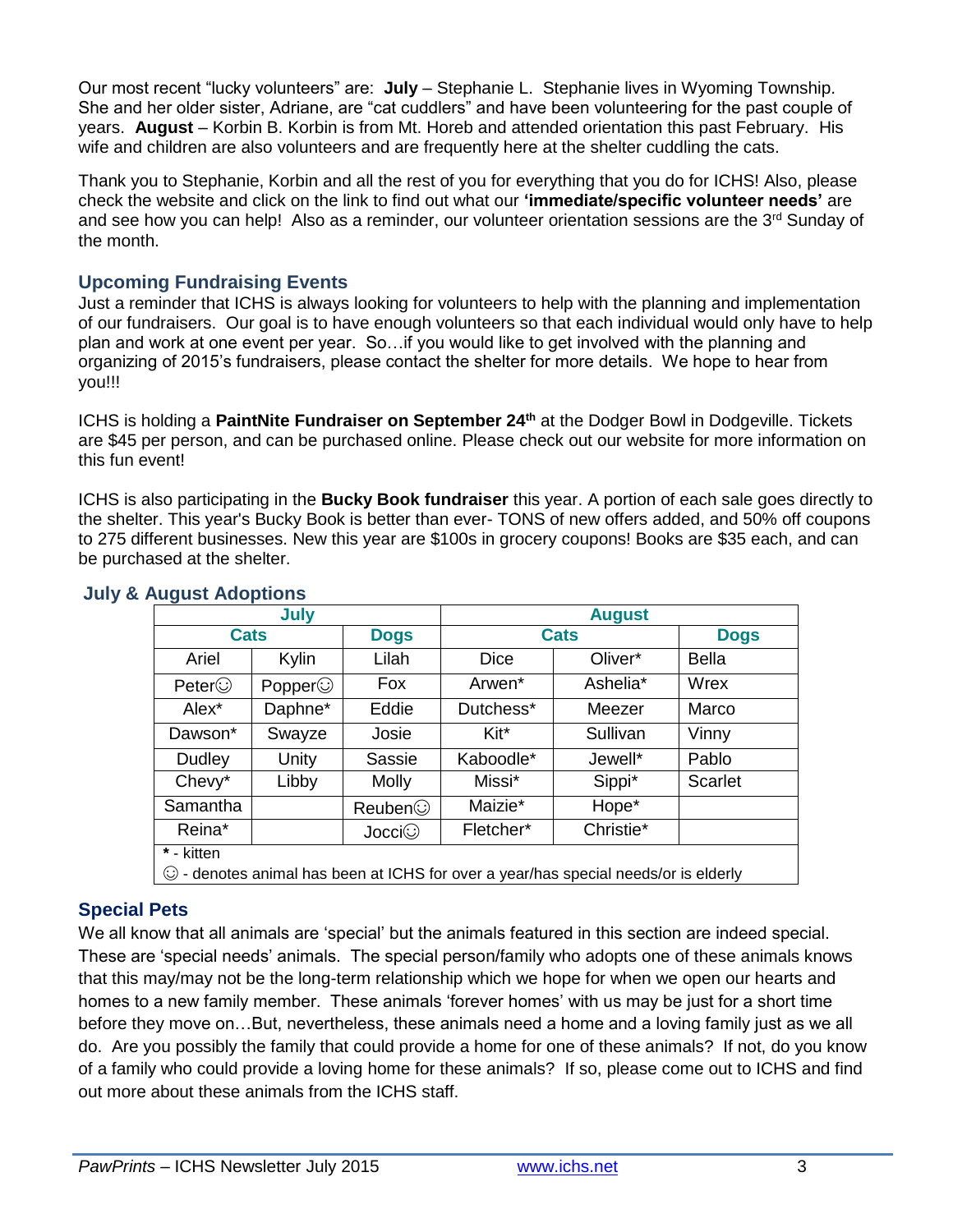

#### **Sox**

**Sox** is a big guy that needs to be an "only cat" – he insists! So, if you have no other cats and are looking for a kitty companion (or if you know of someone who is), please consider Sox. He has a HUGE personality! He also may have some health concerns which is why you may want to foster this fella rather than outright adopt him. Sox may/may not have some urinary issues. He may possibly have a kidney stone, possibly a tumor or possibly lower urinary tract disease. He is showing no symptoms at the moment other than (at times) having lots of urine – yes; he does use his litter box. Sox

was surrendered in February of 2014 and is 13 years old. Sox is very vocal (includes loud). He can open doors, loves food and can be somewhat choosy in who he befriends. He will not tolerate other cats so that doesn't help in finding him a family. Again, because it is unclear of the status of his health (to look at him, he appears to be the "picture of health") – you may want to ask about fostering him. So foster family or forever family…Sox needs a home.

#### **Buzz & Juniper – FIV Kitties**



Our 2 FIV kitties are **Buzz** and **Juniper**. Buzz and Juniper are "normal" cats – it's just that they have a virus (FIV) which affects their immune systems – but slowly – over a period of years! They should live long and normal lives! **Buzz** was thought to be 'feral' when he first arrived at ICHS; hiding in his cubby 24/7 for weeks – but he was simply frightened. Buzz had the reputation of being "one of the sweetest and most loving cats in the building" however he recently received his "orange card". He just doesn't want to go back to his cage when it's time so he gets a bit

"feisty" and he scares easily when unexpected noise or movement occurs. If it wasn't for the FIV+ sign on his cage, you wouldn't have a clue that he has FIV! Buzz has been with us for two years – he really needs a home! Is it possible that YOU just might be the special family that Buzz is looking for? So…Buzz needs a home.

**Juniper** has been with us since May. I hadn't met Juniper until just recently – and was I in for a treat – she is simply "precious"!!! She is a beautiful orange cat with matching eyes. She is so loving and will probably be a "lap cat supreme" once she has the opportunity to be away from the shelter. She doesn't get the attention that she craves; "special needs" cats are too often ignored here at the shelter – even by volunteers. So…Juniper needs a home.



Although we call FIV cats "special", there really are no special considerations when adopting **Buzz** and/or **Juniper**. They must be kept indoors. They may live with other cats since FIV is not easily passed between cats (it would be best if your other cat(s) are good-natured and amicable to a new pal). FIV is primarily spread by serious bite wounds so if you have other cats, it is important to properly introduce FIV cats to the others (but you would do that with any cat that you bring home). It is also important to keep them free from stress so a quiet home would be best.



#### **Laurel**

To those of you who don't have a cat, but have been thinking about getting one – PLEASE do yourself a favor and come and meet **Laurel**. She is about eight years old, a sweetheart and tested positive for FeLV. Because of her FeLV status, she does need to be an only cat (unless you have other FeLV cats). People shy away from kitties with FeLV, and they remain at the shelter

for months/years. PLEASE don't let that happen to Laurel. She's healthy and happy and so precious! So…Laurel needs a home.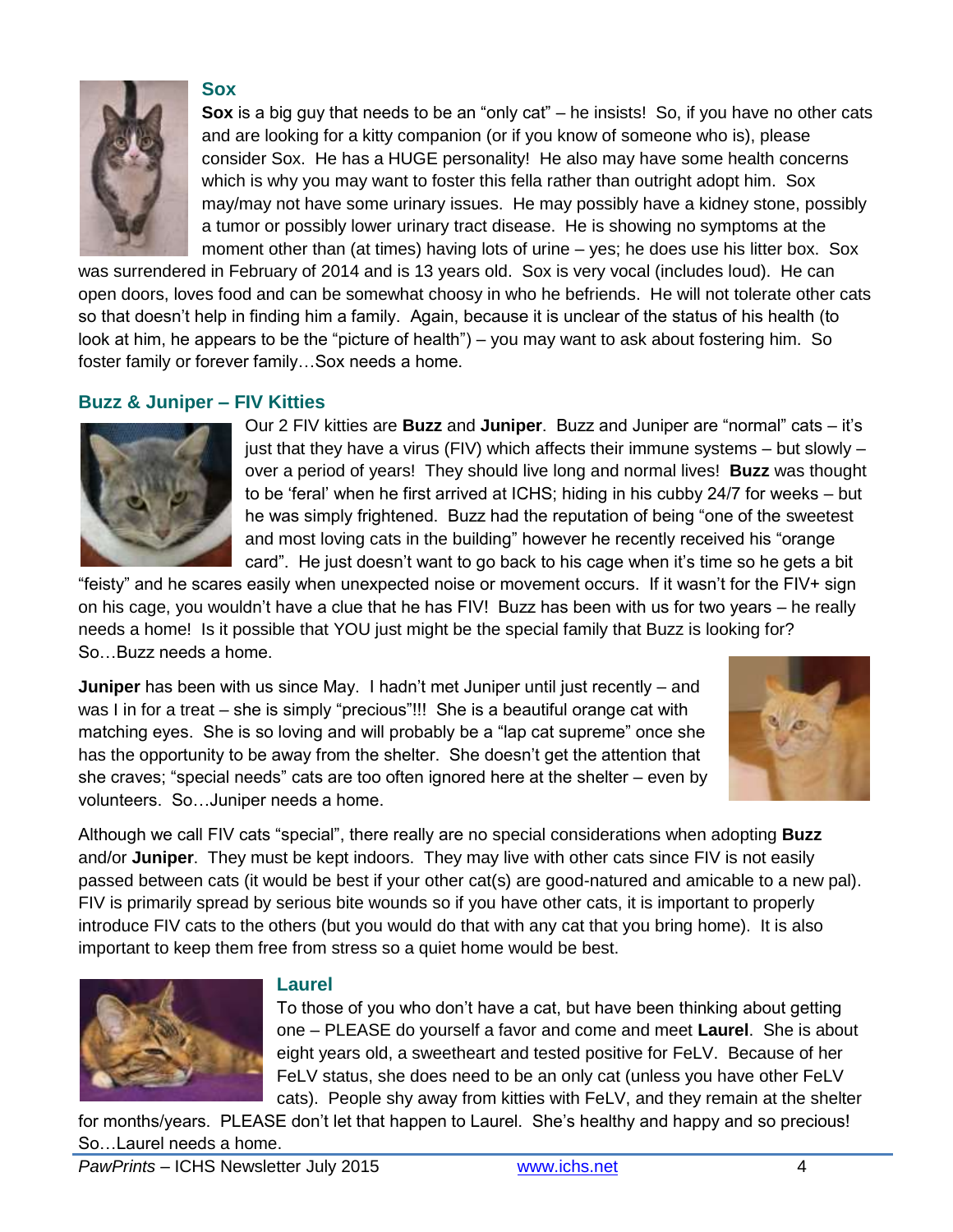# **Slade**

**Slade** is a young, gray guy who had one thing on his mind when I took him out of his cage the other day – FOOD! And he could probably benefit from having some extra treats – being the young cat that he is, he is a bit gangly. I didn't have much time to spend with him so I leave it up to YOU to get to know Slade. So…Slade needs a home.





#### **Gregory**

**Gregory** is indeed a special kitty! He tested positive for

both FeLV and FIV. Now don't let that deter you from making this guy a part of your family! As mentioned earlier, as long as FeLV cats are kept indoors, are only cats and live in a stress-free environment (as much as possible), they should be with your family for many years to come. **Gregory** is friendly and affectionate, but he hasn't had a lot of opportunities to interact with

people (he was a barn cat), so he needs YOU to show him what a loving relationship is all about. So…Gregory needs a home.

#### **Success Stories**

I need your help if I am to continue to feature the success stories which begin the moment your adopted companion chooses you. It is not difficult for me to write a paragraph that showcases your pet. The problem that I have is finding YOU and your pet. I don't know who you are or how to contact you. If you would be interested in sharing your pet's story in the newsletter, please e-mail me at [roadhogbiker@gmail.com.](mailto:roadhogbiker@gmail.com) A picture and a brief write-up about your pet(s) is all that I need. If I don't have enough info, I will get back to you. It would be helpful to know your pet's shelter name (if you renamed your pet), when you adopted, pet's favorite activities, other pets that you may have and whatever else you would like to include. If you are not able to send a picture, that's OK. Many of you send periodic updates regarding your adopted pet to the shelter. I can use those write-ups if you would please indicate (in your letter/e-mail to ICHS) that you are giving me permission to include your pet's story in the newsletter. I hope to hear from you!

# **Paisley and now Poppy too (Mary G)**



Mary G is a long-time volunteer from Barneveld who fell in love with Paisley a while ago and she thought that Paisley needed a companion. Thank you, Mary, for giving **Poppy** her "forever home".

I wanted you to know what a success adopting Poppy was. I brought Poppy home on Thursday, May 21st. I had asked Paisley if she wanted a playmate. The first three days were a little tense - some hissing and growling. I even

took Poppy to work with on Friday, as I only had to work for an hour and a half. Poppy took a nap and no one knew she was there. I didn't know if it would be good to leave the two alone together immediately.

After the first days, Paisley figured out that this thing that Mom brought home was not just a visitor, she was here to stay. Gradually Poppy and Paisley started to make friends. Poppy had already won my heart; it just took Paisley a little longer to warm up to the idea that she was no longer the one and only kitty. Paisley now loves her new baby sister. I know because when I get ready for work in the mornings, the two of them are giving each other a bath.